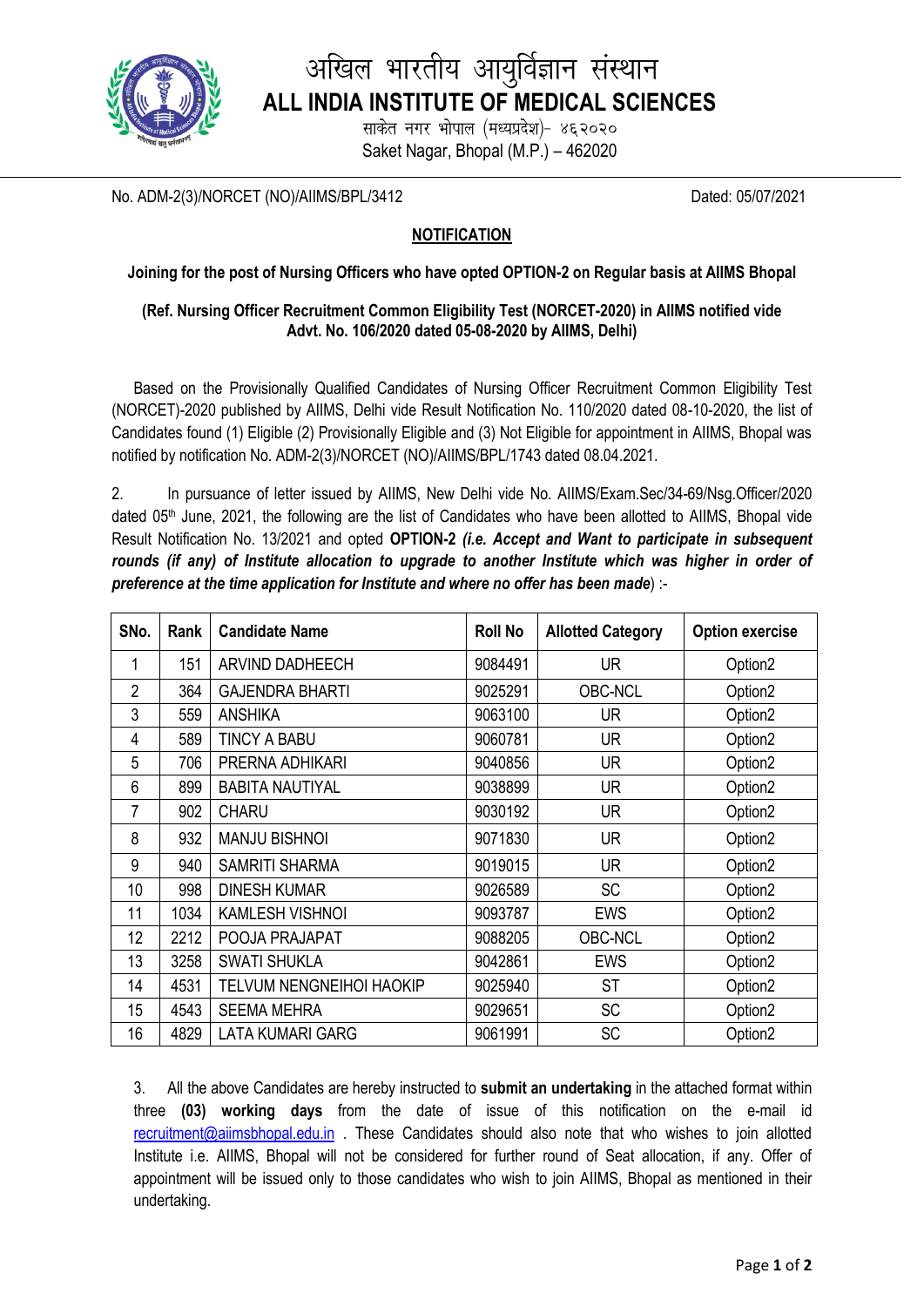4. The candidature of the above Candidates is purely PROVISIONAL at all stages of recruitment and subject to fulfilling all the eligibility criteria prescribed for the post. The candidature of the candidate is liable to be cancelled by the Competent Authority in AIIMS, Bhopal if at any stage of their appointment it is found that he/she does not fulfill any of eligibility criteria as per advertisement.

This is issued with the approval of the Director, AIIMS, Bhopal.

Kindly keep visiting AIIMS, Bhopal's website www.aiimsbhopal.edu.in regularly for further updates.

#### **Enclose: Format Undertaking**

 Sd/- **Deputy Director (Administration) AIIMS, Bhopal**

**Copy to :**

- 1. All concerned candidates
- 2. MS/FA/I/C SAO/AO/AAO/ASO- AIIMS, Bhopal
- 3. PPS to Director AIIMS, Bhopal
- 4. I/c IT Cell for uploading the Notification on Institute Website
- 5. Guard File